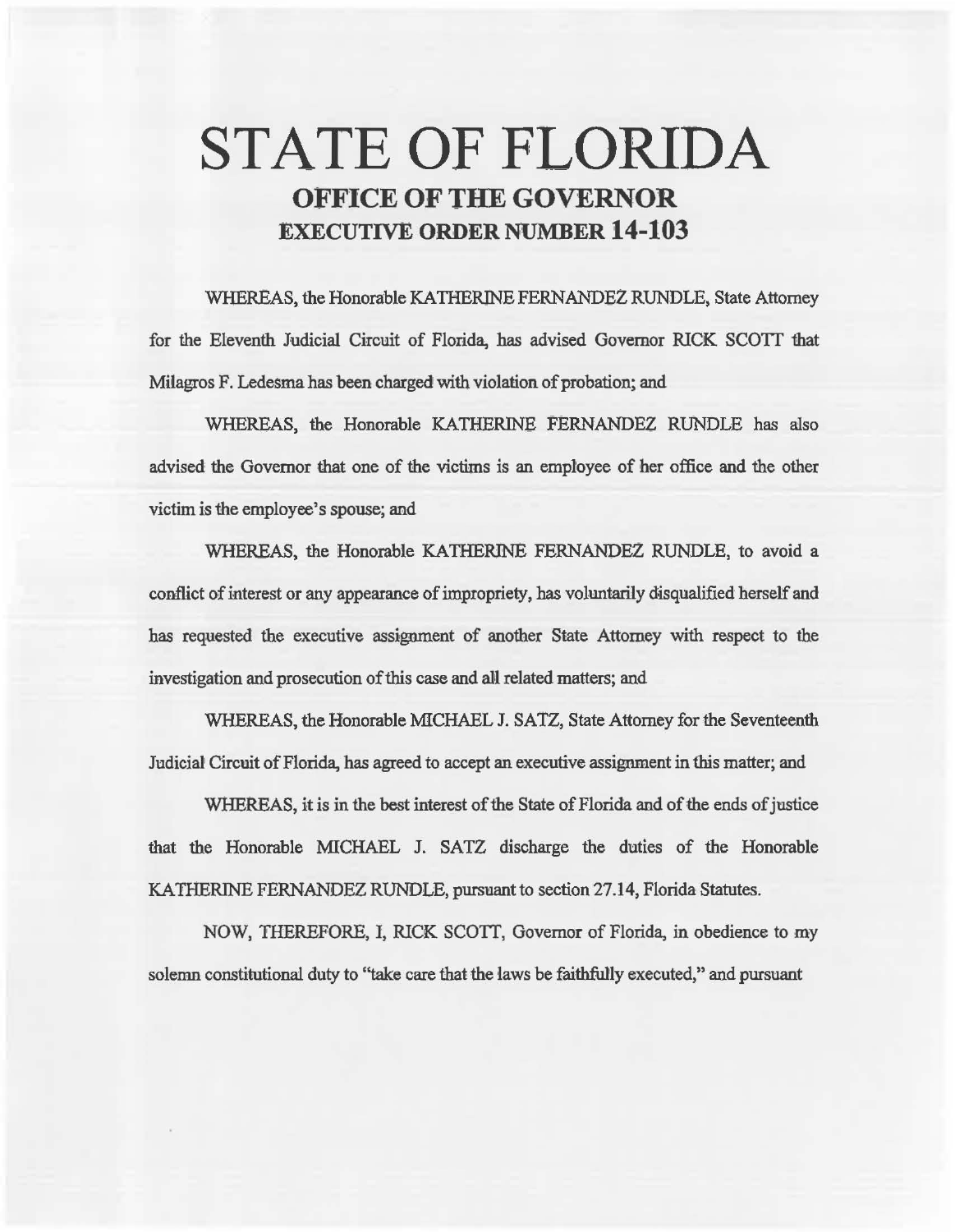to the Constitution and laws of the State of Florida, issue the following Executive Order, effective immediately:

### Section 1.

The Honorable MICHAEL J. SATZ, State Attorney for the Seventeenth Judicial Circuit of Florida, referred to as the "Assigned State Attorney," is assigned to discharge the duties of the Honorable KATHERINE FERNANDEZ RUNDLE, State Attorney for the Eleventh Judicial Circuit of Florida, as they relate to the investigation, prosecution and all matters related to Milagros F. Ledesma.

## Section 2.

The Assigned State Attorney or one or more Assistant State Attorneys and Investigators, who have been designated by the Assigned State Attorney, shall proceed immediately to the Eleventh Judicial Circuit of Florida, and are vested with the authority to perform the duties prescribed herein.

#### Section 3.

All residents of the Eleventh Judicial Circuit are requested, and all public officials are directed, to cooperate and render whatever assistance is necessary to the Assigned State Attorney, so that justice may be served.

#### Section 4.

The period of this Executive Assignment shall be for one (1) year, to and including March 19, 2015.